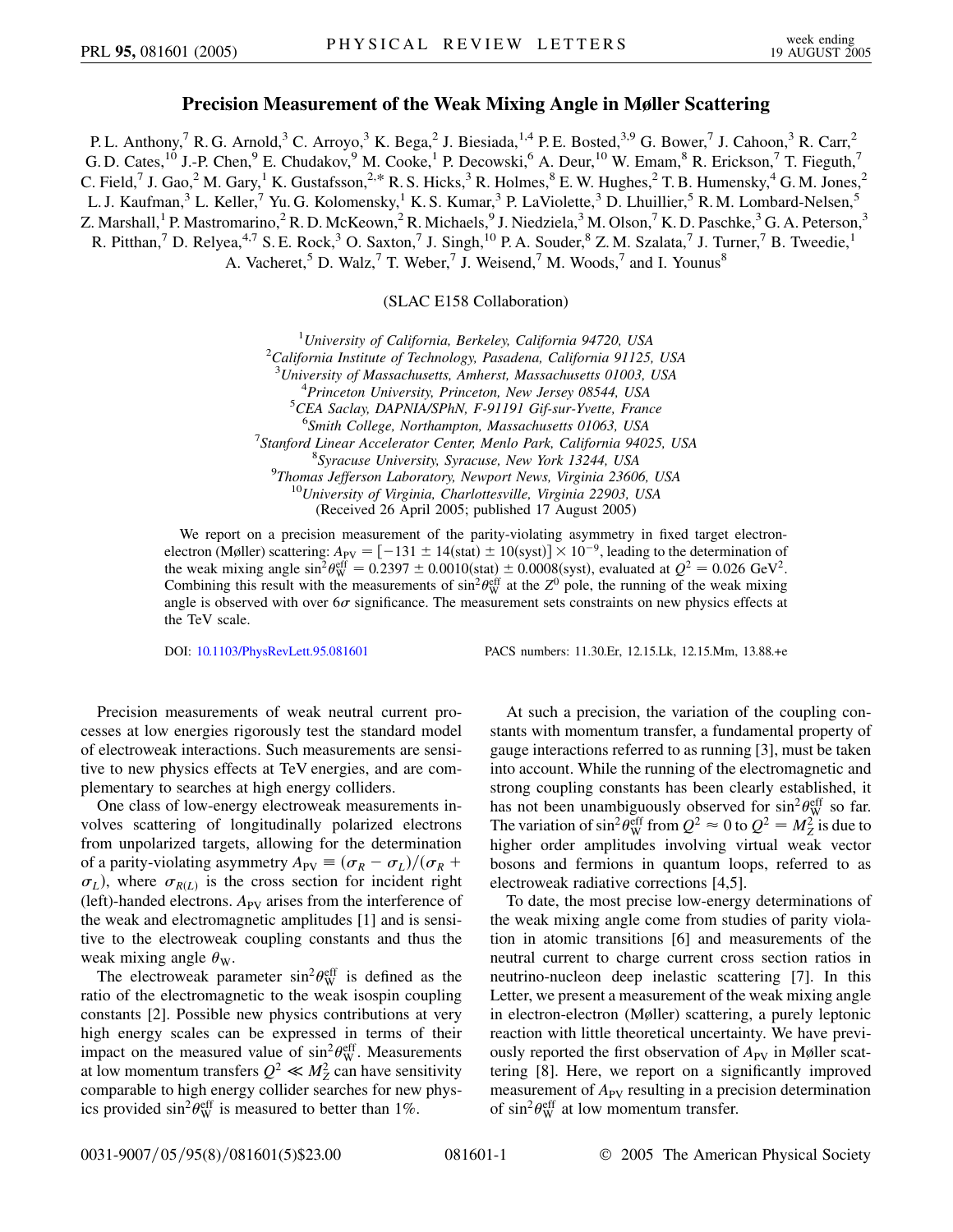At a beam energy of  $\simeq 50$  GeV available at End Station A at SLAC and a center-of-mass scattering angle of  $90^\circ$ ,  $A_{\rm PV}$  in Møller scattering is predicted to be  $\simeq 320$  parts per billion (ppb) at tree level [9]. Electroweak radiative corrections [4,5] and the experimental acceptance reduce the measured asymmetry by more than 50%.

The principal components of the experimental apparatus are the polarized electron beam, beam diagnostics, the liquid hydrogen target, the spectrometer/collimator system, and detectors. They are described in our previous publications [8,10,11]; we discuss them briefly here.

The high-intensity polarized electron beam, delivered in  $\sim$ 270 ns pulses at the rate of 120 Hz, passes through a 1.57 m long cylindrical cell filled with liquid hydrogen [12]. Scattered particles with  $4.4 < \theta_{lab} < 7.5$  mrad over the full range of the azimuth are selected by the magnetic spectrometer [10], while the primary beam and forward angle photons pass unimpeded to the beam dump.

Sixty meters downstream of the target, scattered Møller electrons in the range 13–24 GeV form an azimuthallysymmetric ring, spatially separated from electrons scattered from target protons (*ep* scattering). The charged particle flux is intercepted by the primary copper/fused silica fiber sandwich calorimeter. The asymmetry is measured by extracting the fractional difference in the integrated calorimeter response for incident right- and lefthanded beam pulses.

The calorimeter provides both radial and azimuthal segmentation. Four radial rings are uniformly covered in the azimuth by 10, 20, 20, and 10 photomultipliers, respectively. The three Inner rings, referred to as the Inner, Middle, and Outer Møller rings are predominantly sensitive to Møller scattered electrons. The Outermost or EP ring intercepts the bulk of the *ep* scattering flux.

The background within the Møller rings is estimated to  $be \approx 8\%$ . It is dominated by radiative *ep* scattering, while neutral particles and charged pions contribute less than 1%. Quartz detectors placed behind the Møller detector and shielding record the charged pion asymmetry. Target density fluctuations and spurious asymmetries are monitored by intercepting charged particles at  $\theta_{lab} \approx 1$  mrad with gas ionization chambers [13].

The data sample consists of  $2.9 \times 10^8$  and  $3.7 \times 10^8$ pulses at beam energies of 45.0 and 48.3 GeV, respectively, collected over three data runs in 2002 and 2003. Roughly 60% of the data were accumulated in the 2003 run, which featured a novel ''superlattice'' photocathode [14] with  $\approx$  90% beam polarization.

Data were collected at 120 Hz, with  $\sim$  1 Hz of pulses blanked to measure baseline signals. Alternate triggers fall into two 60 Hz fixed-phase ''time slots.'' Within these time slots, right-left pulse pairs are formed for independent asymmetry analyses. The helicity sequence in each pulse pair was chosen pseudorandomly. In addition to the fast helicity flips, the sign of the electron polarization was passively reversed in two independent ways. First, the state of a half-wave plate in the laser line was toggled each day, guarding against helicity-correlated electronics cross talk. Second, spin precession in the 24.5° bend after acceleration created opposite helicity orientations at 45 and 48 GeV beam energies. For each of the 2002 runs the beam energy was changed once, while the change was made roughly every four days during the 2003 run. Roughly equal statistics were accumulated with opposite signs of the measured asymmetry, suppressing many classes of systematic effects.

We select pulses with beam charge greater than  $10^{11}$ electrons and require that the beam crosses each beam position monitor (BPM) within 1 mm of its geometric center. We also require that the beam position and charge for each pulse be within 6 standard deviations from the running mean value. Typically, the beam charge per pulse varies between  $(4–6) \times 10^{11}$  electrons with 0.3% pulse-topulse jitter, and the beam position is within 100  $\mu$ m of each BPM center, with jitter on the order of 50  $\mu$ m. In order to avoid helicity-dependent biases, we reject several pulses before and after a pulse which fails a cut. Other than the demand that the beam charge asymmetry measured by two independent monitors agree to within  $10^{-3}$ , no helicity-dependent cuts are made.

The right-left asymmetry in the integrated detector response for each pulse pair is computed by normalizing to incident charge and then correcting for beam fluctuations. To first order, six correlated parameters describe the beam trajectory: charge, energy, and horizontal and vertical position and angle. Each parameter is measured by two independent monitors, such that device resolution and systematic effects can be studied.

Two methods are used to calibrate the detector sensitivity to each beam parameter and remove beam-induced random and systematic effects from the raw asymmetry. One method uses a calibration subset (4%) of the pulses, where each beam parameter is modulated periodically around its average value by an amount large compared to nominal beam fluctuations. The other method applies an unbinned least squares linear regression to the pulses used for physics analysis. They yield statistically consistent results to within 3 ppb. Final results are obtained with the latter, statistically more powerful technique.

Additional bias to the measured asymmetry may arise from asymmetries in higher order moments of beam distributions, such as temporal variations of the beam position or energy within a 270 ns beam pulse, coupled to the intrapulse variation of position or energy asymmetries. Such higher order biases are small for the Inner and Middle Møller detector rings, but are observed to be significant for the Outer ring.

During the physics runs, great care was taken to minimize the residual time structure of the beam position at the target, keeping it typically within 1 mm. In order to mea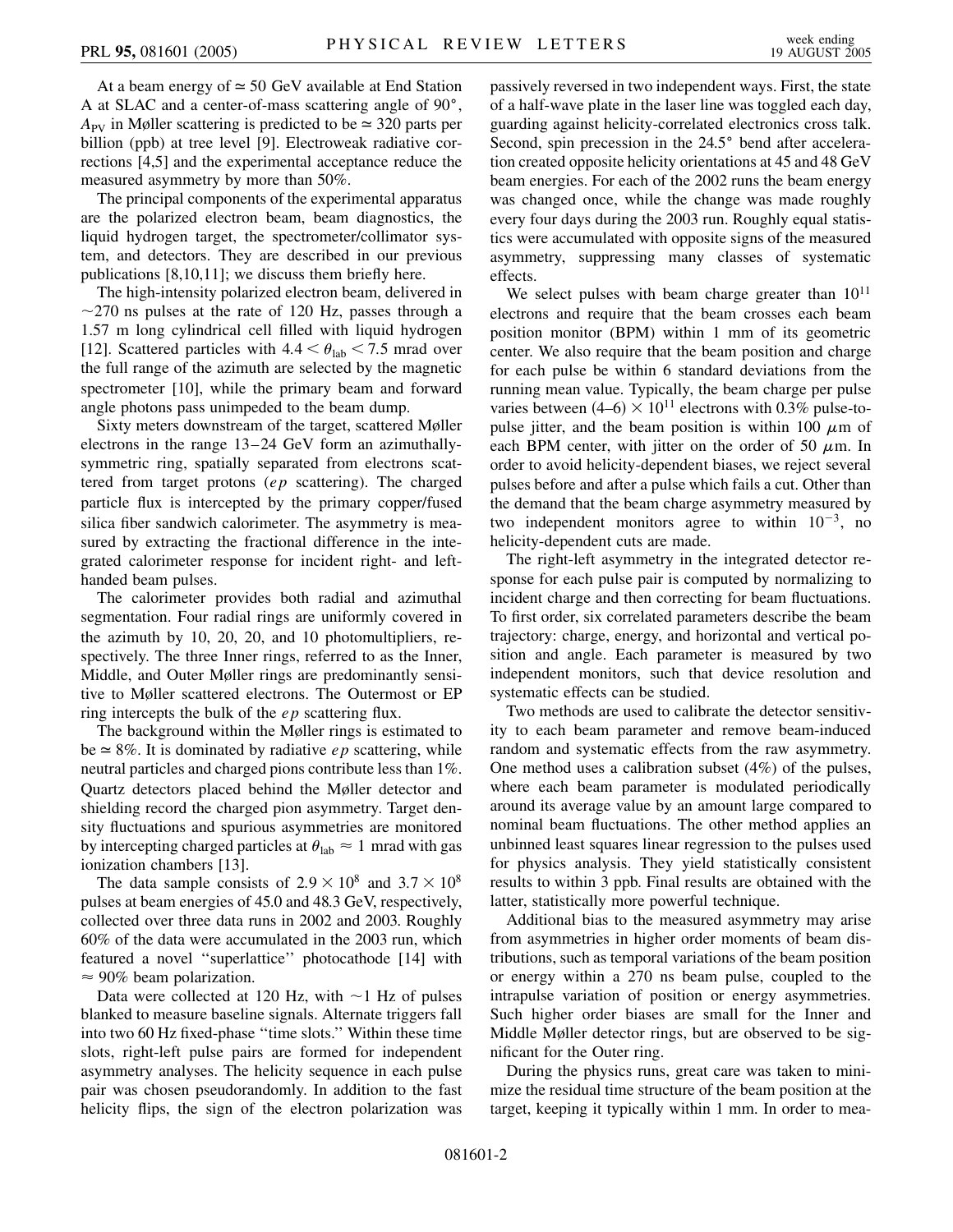sure the possible bias due to such effects, six BPMs were instrumented with 23 additional readout channels before the 2003 run. Thus, in addition to the average beam parameters for each pulse, BPM signals for charge, energy, positions, and angles are each digitized in four independent time slices (three slices for energy). Corrections due to intrapulse variation of beam asymmetries are computed by linearly regressing Møller asymmetries against the beam asymmetries in time slices.

For the 2003 data, the regression analysis limits the possible contribution to the detector asymmetry due to the intrapulse variations to 3 ppb. Since time slice data were not available for 2002 data, the Outer Møller ring channels are only used in the 2003 data samples. For the 2002 data sets, these channels set a limit on the maximum possible bias in the two innermost Møller rings (containing the bulk of the statistical weight) of less than 5 ppb.

After linear regression, the integrated responses of all the selected rings are averaged to form the raw asymmetry *A*raw. Near-perfect azimuthal symmetry reduces the sensitivity to beam fluctuations and right-left beam asymmetries. The *A*raw pulse-pair distribution has an average rms of 215 ppm for the 2002 data and 185 ppm for the 2003 data. The cumulative beam asymmetry correction is  $-9.7 \pm$ 1.4 ppb. A correction due to an azimuthal modulation of *A*raw [15] from a small nonzero transverse component of the beam polarization is found to be  $-3.8 \pm 1.5$  ppb.

The average electron beam polarization is  $P_b = 0.89 \pm 0.89$ 0*:*04, measured every few days by a polarimeter using Møller scattering of beam electrons off a magnetized foil. The linearity of the calorimeter response is determined to be  $\epsilon = 0.99 \pm 0.01$  from special calibration runs.

The physics asymmetry  $A_{phys}$  is formed from  $A_{raw}$  by correcting for background contributions, detector linearity and beam polarization

$$
A_{\text{phys}} = \frac{1}{P_b \epsilon} \frac{A_{\text{raw}} - \Sigma_i \Delta A_i}{1 - \Sigma_i f_i}.
$$

Asymmetry corrections  $\Delta A_i$  and dilutions  $f_i$  for various background sources are listed in Table I.

TABLE I. Corrections  $\Delta A_i$  and dilutions  $f_i$  to  $A_{\text{raw}}$  and associated systematic uncertainties.

| Source                                               | $\Delta A$ (ppb) |                   |
|------------------------------------------------------|------------------|-------------------|
| Beam (first order)                                   | $-10 \pm 1$      |                   |
| Beam (higher order)                                  | $0 \pm 3$        |                   |
| Transverse polarization                              | $-4 + 2$         |                   |
| $e^-$ from $e^-$ + $p \rightarrow e^-$ + $p(\gamma)$ | $-7+1$           | $0.056 \pm 0.007$ |
| $e^-$ from $e^-(\gamma) + p \rightarrow e^- + X$     | $-22 + 4$        | $0.009 \pm 0.001$ |
| $e^-$ from $\gamma + e^- \rightarrow e^- + \gamma$   | $0 \pm 1$        | $0.005 \pm 0.002$ |
| High energy photons                                  | $3 \pm 3$        | $0.004 \pm 0.002$ |
| Synchrotron photons                                  | $0 \pm 1$        | $0.002 \pm 0.001$ |
| Pions                                                | $1 \pm 1$        | $0.001 \pm 0.001$ |

Figure 1 shows  $A_{\text{phys}}$  for all data, divided into 75 sequential samples in runs I, II (2002), and III (2003). Each  $A_{\text{phys}}$ measurement has sign reversals depending on the beam energy and the state of the half-wave plate.  $A_{PV}$  is obtained by correcting each result by the appropriate sign. The combined result is

$$
A_{\rm PV} = -131 \pm 14 \text{(stat)} \pm 10 \text{(syst)}
$$
 ppb.

In the context of the standard model, we interpret the measurement of  $A_{\text{PV}}$  in terms of the effective weak mixing angle  $\sin^2\theta_W^{\text{eff}}(Q)$  [4]:

$$
A_{\rm PV} = -\mathcal{A}(Q^2, y)\rho^{(e,e)}[1 - 4\sin^2\theta_{\rm W}^{\rm eff}(Q) + \Delta].
$$

The average values of the kinematic variables are  $Q^2$  = 0.026 GeV<sup>2</sup> and  $y = Q^2/s \approx 0.6$ , where *s* is the square of the center-of-mass energy.

$$
\mathcal{A}\left(Q^{2}, y\right) = \frac{G_{F} Q^{2}}{\sqrt{2} \pi \alpha(Q)} \frac{1 - y}{1 + y^{4} + (1 - y)^{4}} \mathcal{F}_{QED}
$$

is the effective analyzing power,  $G_F$  and  $\alpha(Q)$  are the Fermi and fine structure constants, respectively [16],  $\rho^{(e;e)}$  is the low-energy ratio of the weak neutral and charge current couplings,  $\mathcal{F}_{\text{OED}} = 1.01 \pm 0.01$  is a QED radiative correction factor that includes kinematically weighted hard initial and final state radiation effects and *y*-dependent contributions from the  $\gamma\gamma$  and  $\gamma Z$  box and vertex diagrams [17].  $\Delta$  contains residual  $\mathcal{O}(\alpha)$  electroweak corrections. The effective analyzing power  $A = 3.25 \pm 0.05$  ppm is determined from a Monte Carlo simulation that accounts for energy losses in the target and systematic uncertainties in the spectrometer setup.



FIG. 1 (color online). *A*<sub>phys</sub> for each of 75 data samples. Data collected with half-wave plate inserted (removed) at a beam energy of 45 (48) GeV are shown as solid (open) circles (triangles). The solid line represents the grand average, with the expected modulation of the asymmetry sign for each beam energy and half-wave plate state. Only statistical uncertainties are shown.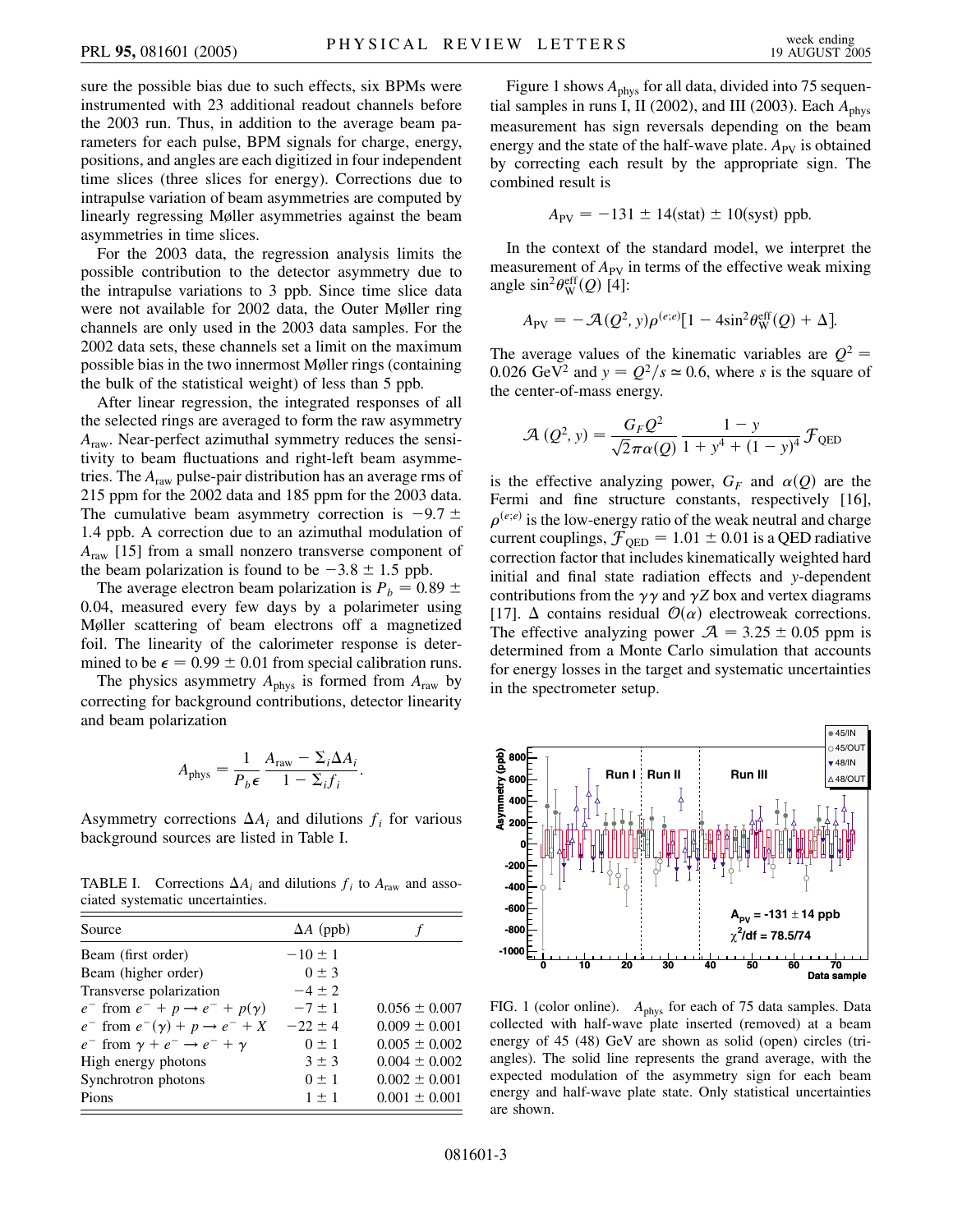

FIG. 2 (color online). Predicted variation [18] of  $\sin^2\theta_W^{\text{eff}}$  as a function of momentum transfer *Q* (solid line) and its estimated theoretical uncertainty (shaded area). Results of prior lowenergy experiments [6,16] (closed triangle, shown at an arbitrarily higher *Q*) and [7] (open triangle) are overlaid together with the  $Z^0$  pole value [16] (square) and this measurement (circle).

A number of definitions of the low-energy weak mixing angle exist [5,18] and differ in the way various corrections of order  $\mathcal{O}(\alpha)$  are distributed between terms  $\sin^2 \theta_W^{\text{eff}}(Q)$ ,  $\rho^{(e;e)}$ , and  $\Delta$ . Here we adopt a definition of the coupling  $\sin^2\theta_W^{\text{eff}}(Q)$  [18] which reproduces the effective leptonic coupling  $\sin^2 \theta_W^{\text{eff}}(M_Z) = \bar{s}_l^2 = 0.23149 \pm 0.00015$  [16] at *Z*<sup>0</sup> pole. This implies  $\rho^{(e,e)} = 1.0012 \pm 0.0005$  and  $\Delta =$  $-0.0007 \pm 0.0009$ . We determine at  $Q^2 = 0.026 \text{ GeV}^2$ 

$$
\sin^2\theta_{\rm W}^{\rm eff}(Q) = 0.2397 \pm 0.0010(\text{stat}) \pm 0.0008(\text{syst}).
$$

Our value is consistent with the standard model expectation [4,16]  $\sin^2 \theta_W^{\text{eff}}(Q) = 0.2381 \pm 0.0006$  and is  $6.2\sigma$ away from  $\sin^2\theta_W^{\text{eff}}(M_Z)$  (Fig. 2). Interpreting our result as a measurement of the electroweak coupling parameter  $\sin^2\theta_{\rm W}(M_Z)_{\overline{\rm MS}}$  yields

$$
\sin^2 \theta_{\rm W}(M_Z)_{\overline{\rm MS}} = 0.2330 \pm 0.0011 \text{(stat)} \pm 0.0009 \text{(syst)} \pm 0.0006 \text{(theory)}.
$$
 (1)

The last uncertainty is from the evolution to  $M_Z$ .

Our measurement of  $A_{PV}$  can also be used to set limits on the size of possible new contributions beyond the standard model. Quite generally, we set a limit on the scale  $\Lambda_{LL}$  of a new left-handed contact interaction characterized by a term in the Lagrangian [19]  $\mathcal{L} = \pm (4\pi/2\Lambda_{LL}^{\pm 2})(\bar{e}_L\gamma_\mu e_L)$ . At 95% C.L. a tree-level calculation yields  $\Lambda_{LL}^+ \ge 7$  TeV and  $\Lambda_{\text{LL}}^{-} \geq 16 \text{ TeV}$ , for potential positive and negative deviations, respectively. As an example of a specific model, the 95% C.L. on the mass of  $Z_{\chi}$  boson appearing in the grand unified model with  $SO(10)$  symmetry  $[4,19]$  is  $M_{Z_{\nu}} \geq 1.0$  TeV.

In summary, we have reported a new measurement of  $A_{PV}$  in Møller scattering with an accuracy of 17 ppb. This leads to a precise determination of  $\sin^2\theta_W^{\text{eff}}$  at low momentum transfer. The running of the weak mixing angle is observed with over  $6\sigma$  significance. The consistency of the result with the standard model prediction provides significant new limits on TeV scale physics, comparable in sensitivity and complementary to the best current limits from high energy colliders.

We thank the SLAC staff for their efforts in helping develop and operate the E158 apparatus, and especially the Polarized Electron Source and Accelerator Operations groups. We would also like to thank A. Czarnecki, J. Erler, W. J. Marciano, and M. Ramsey-Musolf for stimulating discussions, and A. Ilyichev, J. Suarez, and V. Zykunov for providing the radiative correction software. This work was supported by Department of Energy Contract No. DE-AC02-76SF00515, and by the Division of Nuclear Physics at the Department of Energy and the Nuclear Physics Division of the National Science Foundation in the United States and the Commissariat à l'Énergie Atomique and the Centre National de la Recherche Scientifique in France.

\*Present address: Helsinki Institute of Physics, Finland.

- [1] Ya. B. Zel'dovich, Sov. Phys. JETP **94**, 262 (1959).
- [2] S. Weinberg, Phys. Rev. Lett. **19**, 1264 (1967); A. Salam, in *Elementary Particle Theory*, edited by N. Svartholm (Almqvist & Wiksells, Stockholm, 1969), p. 367; S. L. Glashow, J. Iliopoulos, and L. Maiani, Phys. Rev. D **2**, 1285 (1970).
- [3] E.C.G. Stuckelberg and A. Petermann, Helv. Phys. Acta **24**, 317 (1951); M. Gell-Mann and F. Low, Phys. Rev. **95**, 1300 (1954); N. N. Bogolyubov and D. V. Shirkov, Dokl. Akad. Nauk SSSR **103**, 203 (1955);Sov. Phys. Dokl. **103**, 203 (1955).
- [4] A. Czarnecki and W. J. Marciano, Phys. Rev. D **53**, 1066 (1996).
- [5] J. Erler, A. Kurylov, and M. J. Ramsey-Musolf, Phys. Rev. D **68**, 016006 (2003); A. Ferroglia, G. Ossola, and A. Sirlin, Eur. Phys. J. C **34**, 165 (2004); J. Erler and M. J. Ramsey-Musolf, hep-ph/0409169; F. J. Petriello, Phys. Rev. D **67**, 033006 (2003).
- [6] S. C. Bennett and C. E. Wieman, Phys. Rev. Lett. **82**, 2484 (1999).
- [7] G. P. Zeller *et al.*, Phys. Rev. Lett. **88**, 091802 (2002).
- [8] P. Anthony *et al.*, Phys. Rev. Lett. **92**, 181602 (2004).
- [9] E. Derman and W. J. Marciano, Ann. Phys. (N.Y.) **121**, 147 (1979).
- [10] D. Relyea, Ph.D. thesis, Princeton University, 2003; B. Humensky Ph.D. thesis, Princeton University, 2003; I. Younus, Ph.D. thesis, Syracuse University, 2003; K. Bega, Ph.D. thesis, California Institute of Technology, 2004; P. Mastromarino, Ph.D. thesis, California Institute of Technology, 2004; G. M. Jones, Ph.D. thesis, California Institute of Technology, 2004; A. Vacheret, Ph.D. thesis,